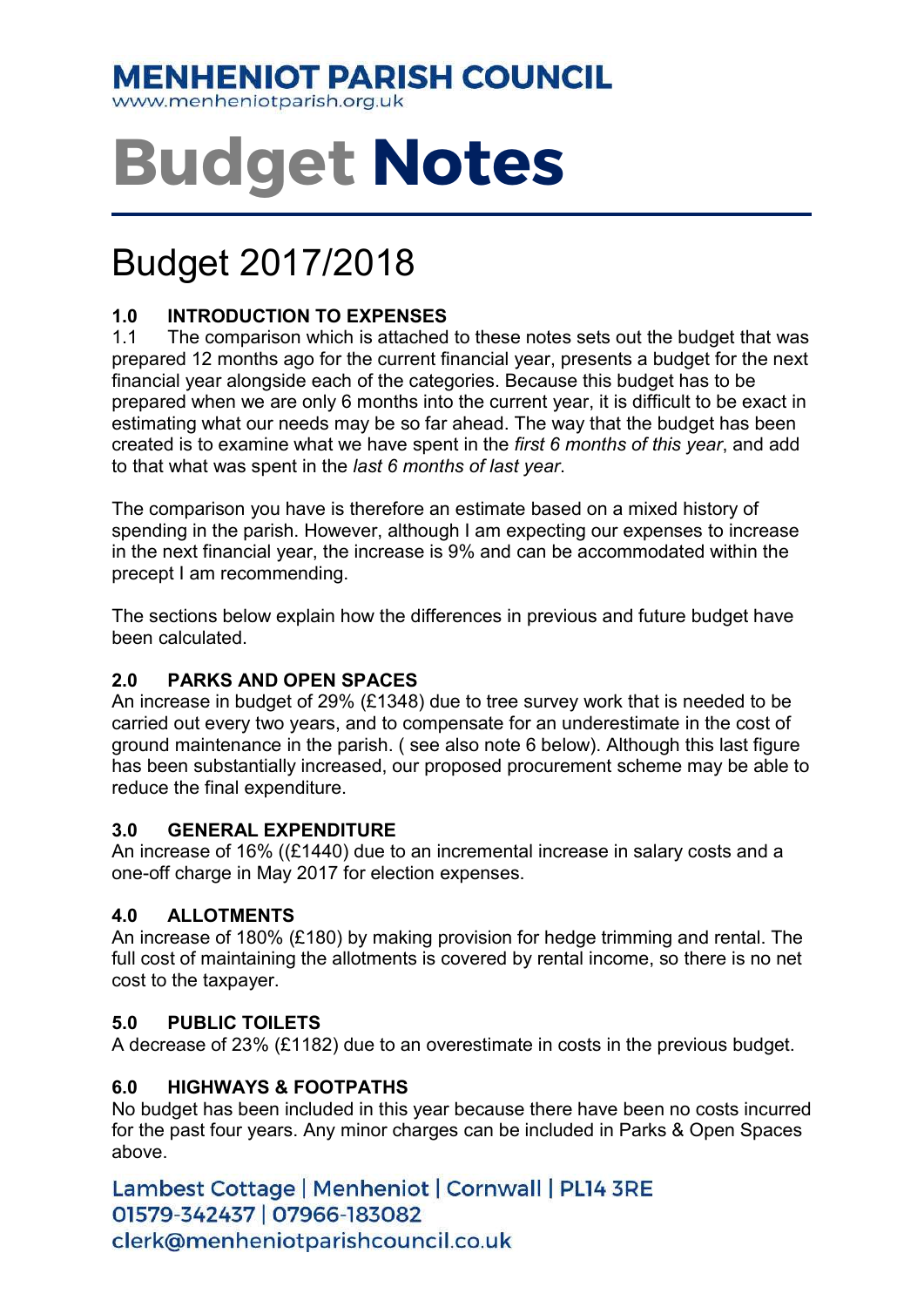#### 7.0 PUBLIC LIGHTING

A marginal increase of £2 has been included to cover any change in electricity costs.

#### 8.0 DONATIONS

The budget for small and medium donations was agreed at your public meeting in November 2015, and remains fixed.

#### 9.0 INCOME

Income into the parish is expected to fall by approximately 3% (£919) in the coming year. Although our precept is recommended to remain constant (and all our revenue costs are covered by the precept), we expect to see a reduction in Council Tax Support grant of £477 (based on the 30% reduction last year), and in funds obtained via the Local Maintenance Partnership due to changes in the way that we maintain our footpaths and the reimbursement we receive from Cornwall Council.

If Cornwall Council support the changes to Planning Condition 11, originally granted in 2013 to Trehawke Solar Ltd, the parish council may receive a payment of s106 funding of at least £19,200. This one-off income has not been included in any of the calculations above.

#### 10.0 Inflation forecast for 2017

On 3 November 2016, the Governor of the Bank of England predicted that inflation could reach 2.7% in late 2017, up from the current rate of 1%. Increasing the whole of the council's budget by 2.7% is approximately £580, and can be accommodated within the precept that is recommended.

Author: John Hesketh Date: 4 November 2016